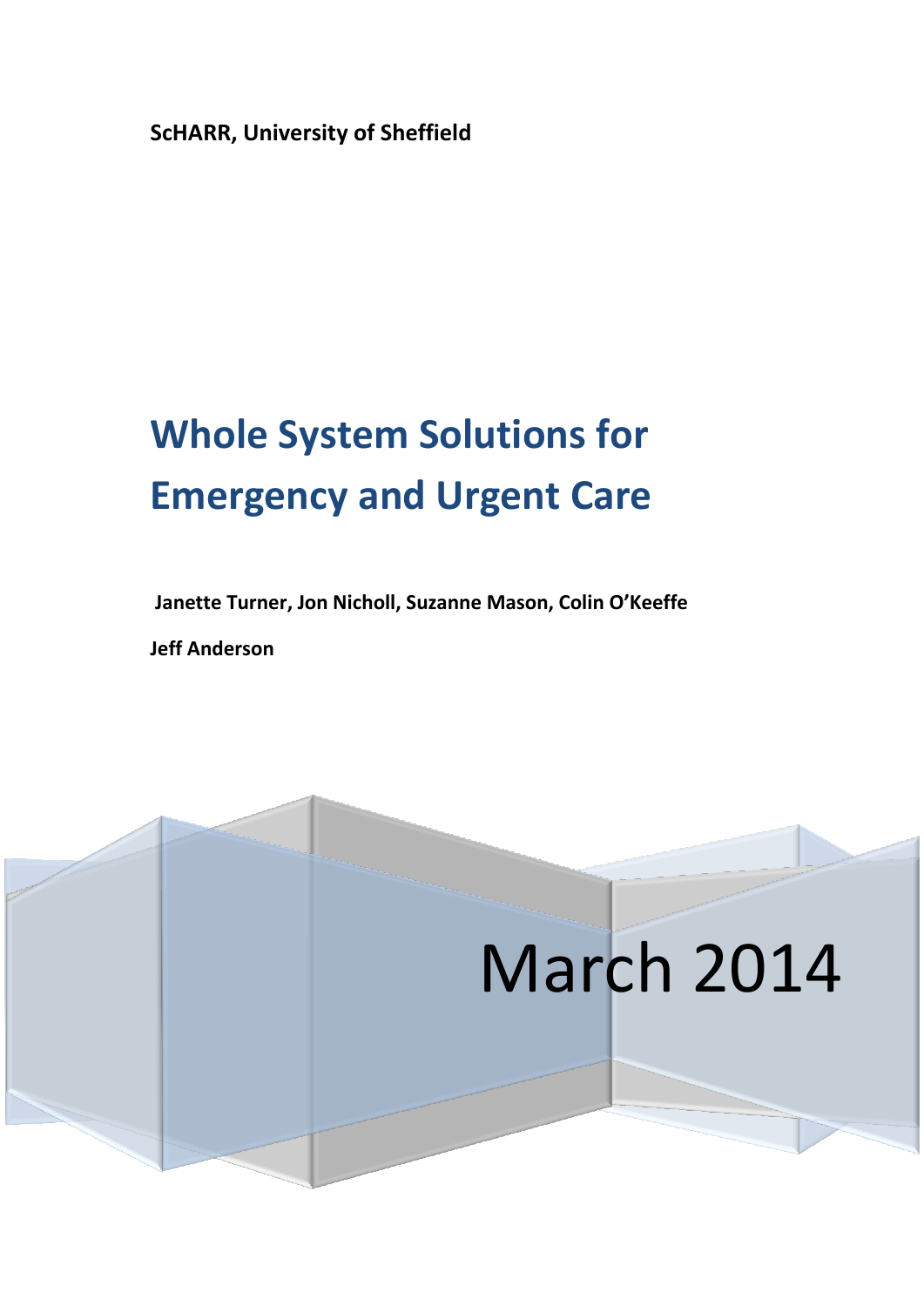### **Introduction**

During 2013 there have been numerous statements, reports and commentaries which overwhelmingly give the impression that provision of Emergency and Urgent Care in England has reached a critical point where, without action, it will collapse.Demand for emergency and urgent care is continuing to increase. The reasons for this are a complex mix of changing demographic, health and social factors but the way we deliver urgent and emergency care has remained the same. There is no reason to expect this trend to reverse so the system of delivering care has to adapt.

It is recognition of this that has prompted the NHS England review of urgent and emergency care and the recent publication of their findings from phase one of their review set out five key elements considered to be core to the development of urgent and emergency care<sup>1</sup>. The NHS Confederation recognises that the challenge now is how to move this agenda forward in terms of practical solutions to support the creation of an emergency and urgent care system fit for the 21<sup>st</sup> century.

There is pressure to rapidly find "solutions"but the urgent and emergency care system is complex. Attempts to find solutions that can have real impact need to be supported by detailed understanding of the issues and challenges which will underpin future service development and evidence based. There is a general consensus that a **whole system approach** is needed to tackle the problems in urgent and emergency care. Here we have summarised and interpreted the evidence in terms of what we already understand about key interlinked system areas, highlight where further consideration and investigation is needed and provide examples of existing developments that are already tackling these complex challenges.

| Understanding demand and the system |                                                                                                                                    |                                               |
|-------------------------------------|------------------------------------------------------------------------------------------------------------------------------------|-----------------------------------------------|
| Access &<br><b>Navigation</b>       | <b>System Design &amp; Decision</b><br><b>Making</b><br><b>Networks</b><br><b>Monitoring, Flexibility and</b><br><b>Adaptation</b> | <b>Workforce</b><br>development<br>& Capacity |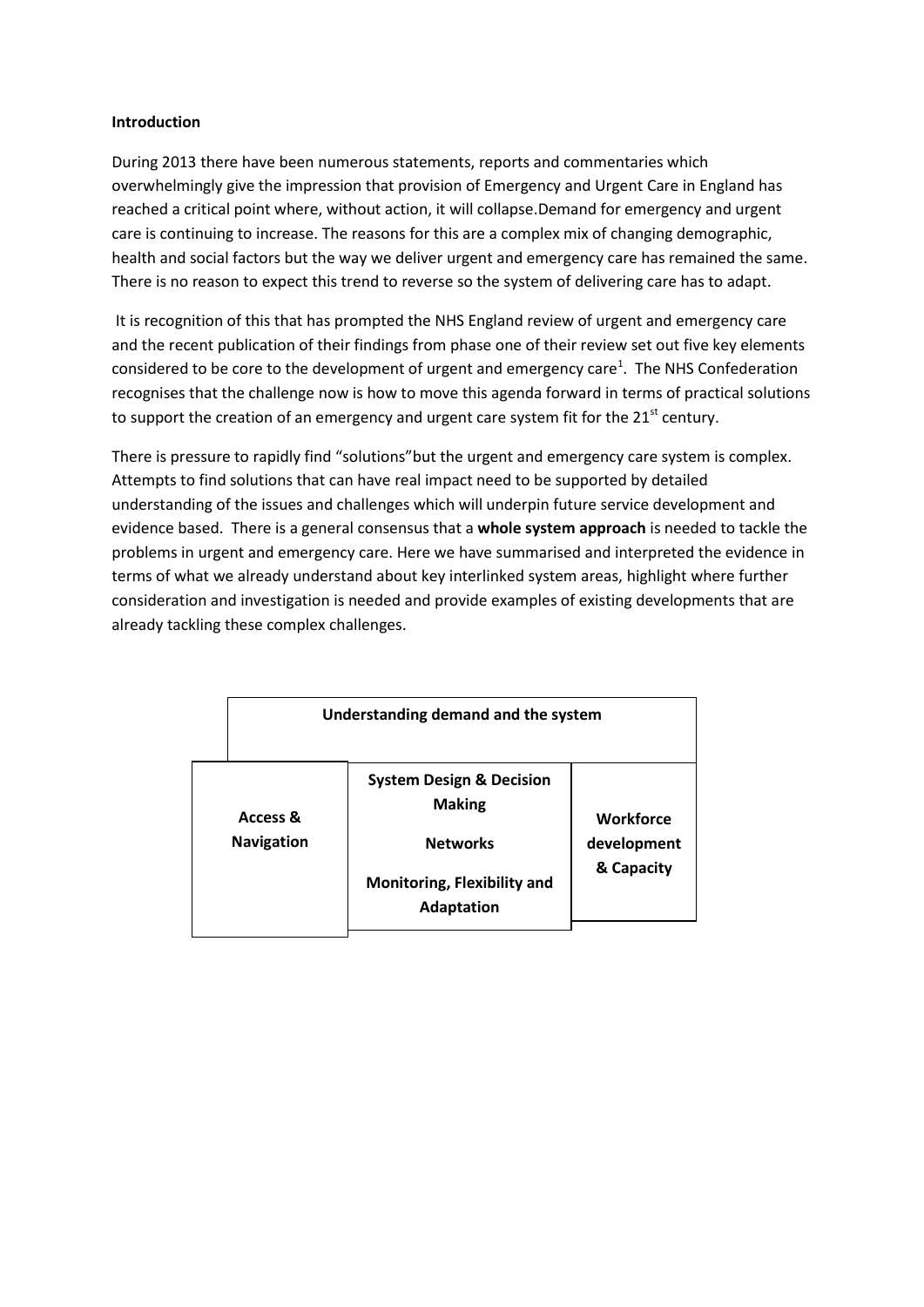# **Understanding and managing demand**

# **Understanding demand**

A critical first step to managing demand for urgent and emergency care is to understand it: numbers, trends, characteristics and the reasons why it is changing. So what do we know?

# **Long term changes in demand for ED and ambulance service care**

- Increases in demand for ED care is not a new trend<sup>2</sup>. Over the 40 years from 1966/67 to 2006/7 demand for ED care in England doubled from an estimated 6.8m first attendances at type 1 EDs to 13.6m - equivalent to an increase from 138 to 267 first attendances per 1000 people per year (Fig 1) with an average annual growth of 1.75%.
- Since 2006/7 there has been a further increase to 14.3m first attendances at type 1 EDs in Englandin 2012/13 but the rate of attendance has remained the same. However over the same period there has been a rapid increase in the use of minor urgent care (type 3) services with attendances increasing by 46% from 4.7m in 2006/7 to 6.9m in 2012/13.
- It is likely thatthese services have been absorbing the historical 1.75% growth in ED attendances - a recent study has found this sort of size of effect from opening a GP-led walkin centre<sup>3</sup> and have also been creating their own additional demand
- The demographics of ED users have changed. From 1987 to 2009/10 there is a clear shift in the proportion of attenders that are elderly, particularly in the oldest category of 75+ (Figure 2). These changes are important because the workload involved in caring for frail elderly patients possibly with multiple non-specific problems in ED is typically much greater than caring for young people aged 15-24 with single problems.
- Demand for 999 ambulance services has also steadily increased from around 4 million calls per year in 1994/5 to 9 million in 2012/13 – an increase of 160% with utilisation rising from 78 to 171 calls per 1000 people per year over the same time period (figure 3). During this period the proportion of patients transported to hospital has declined but detailed analysis of the demographic profile and characteristics of calls is lacking.
- These patterns of change are not unique to England as similar changes in ED attendances, demographics of users and utilisation of ambulance services have been reported in other countries<sup>, 4, 5, 6</sup>

# **Demand for urgent primary care and whole system demand**

- People with health problems also access urgent care via primary care and the NHS Direct and NHS 111 telephone services. A substantial proportion of urgent care is managed by primary care. One population survey has shown that 60% of users of the emergency and urgent care system contact their GP as their first port of call.<sup>7</sup>
- The lack of national data on urgent care contacts with primary care makes it difficult to assess whole system demand for emergency and urgent care. The evaluation of NHS  $111<sup>8</sup>$ measured whole system demand (excluding in hours GP contacts) over 3 years in 7 former PCT sites. Total contacts and the costs associated with these contacts increased from about £2.9m to about £3.3m, an increase of 14%, or about 4% per year (figure 4)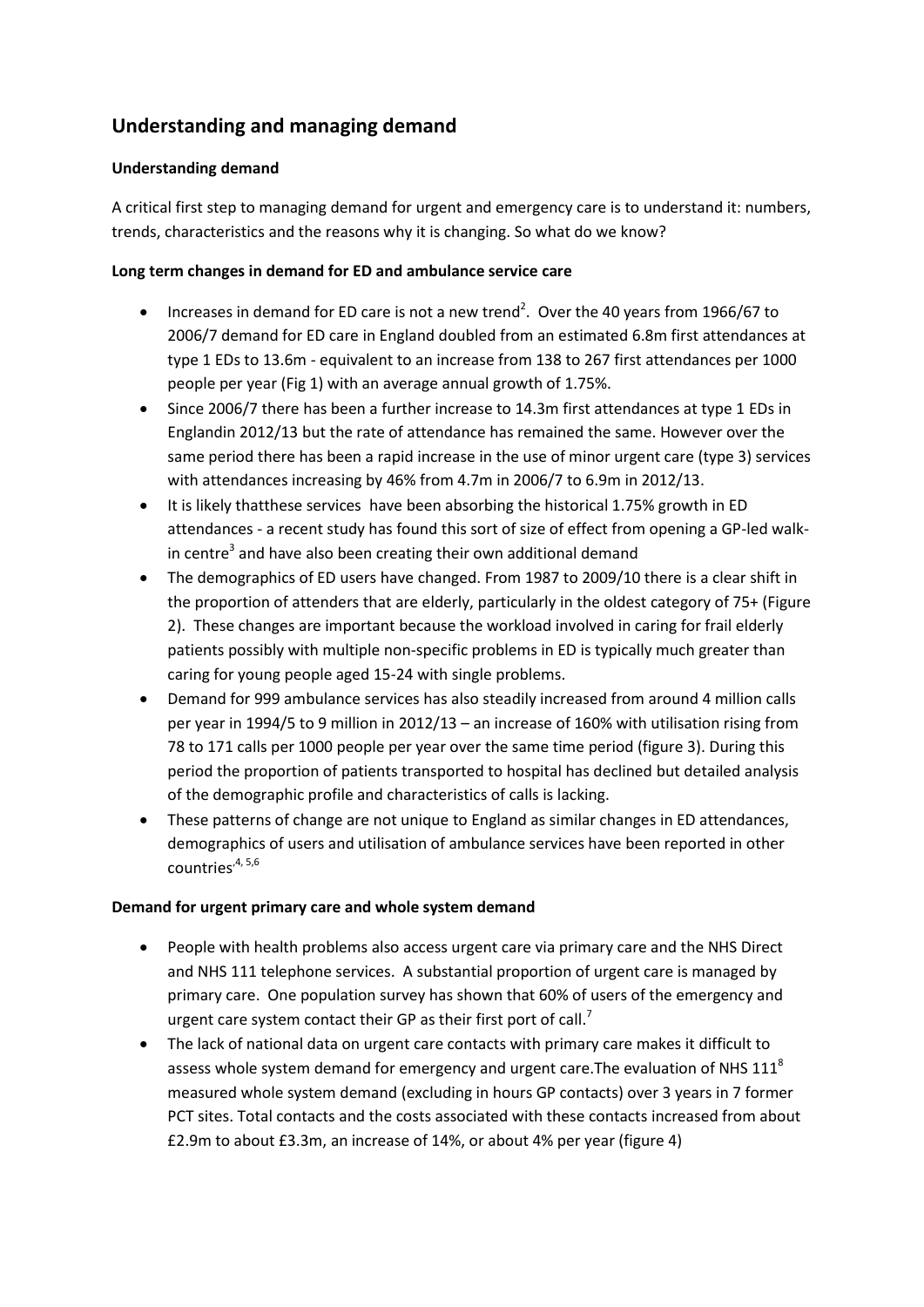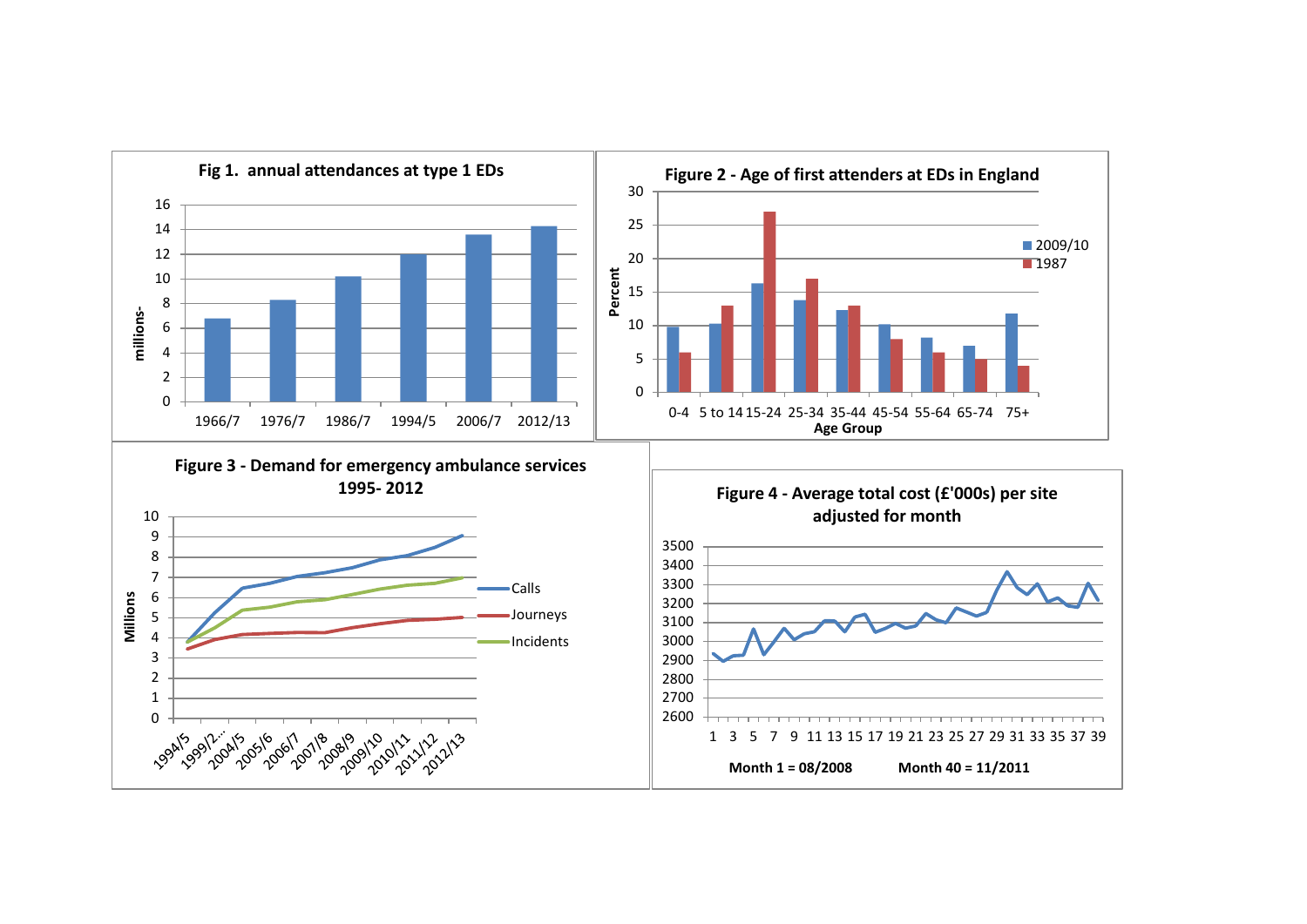## **What are the reasons for increasing demand?**

The aging population is most often cited as a key driver for increasing demand and there is clear evidence about the changing demographic profile of system users but this is not the sole reason. A rapid evidence appraisal (see supplementary document {link}) has identified a range of factors, associated with both need and decision making on where to access care, that are thought to contribute to the problem.

## **Factors associated with increased utilisation of EUC**

## **Health needs and the ability to respond (services and patients)**

- Aging population more frequent users, more fallers, complex conditions, less able to self care
- Deprivation and social factors Loneliness and lack of social support, increased social mobility, more family separation, access to transport, cultural differences and understanding of primary care services, increasing alcohol related problems
- Changes in organisation of care provision Psychiatric services moved from hospital to community, access to primary care services
- Policy initiatives e.g. 4 hour target, 8 minute response times, health promotion and public information campaigns - increased awareness and expectations

## **Decision making about what and where to access care**

- Convenience and confidence understanding how the system works and where access is easy, quick, anytime, no negotiation, one stop shop, allows bypass of complex pathways, perceived shorter waiting times
- Perceived limitations of primary care previous experience, community options too slow, will end up in ED for x-ray etc, only hospital doctors can rule out serious illness
- Directed by other services NHS Direct/111, Out of Hours and in hours GP services, professional risk aversion
- Patient risk aversion "just want to check it out", uncertainty about seriousness, waiting for callback, bystanders and family/carers more likely to contact emergency than urgent care

### **Understanding the system**

The lack of clear and detailed information on whole system demand for urgent and emergency care has been acknowledged by both the NHS England<sup>1</sup> and the Parliamentary Select Committee<sup>9</sup> reviews of emergency and urgent care. Without detailed understanding of demand and the characteristics of users of the emergency and urgent care system there will inevitably be a lack of alignment between the right system responses to meet genuine needs. Similarly, the current system for delivering care comprises a range of services with complex interrelationships (figure 5) which are poorly understood. The key problems are;

- Too many access points and handoffs between services
- Too much duplication of services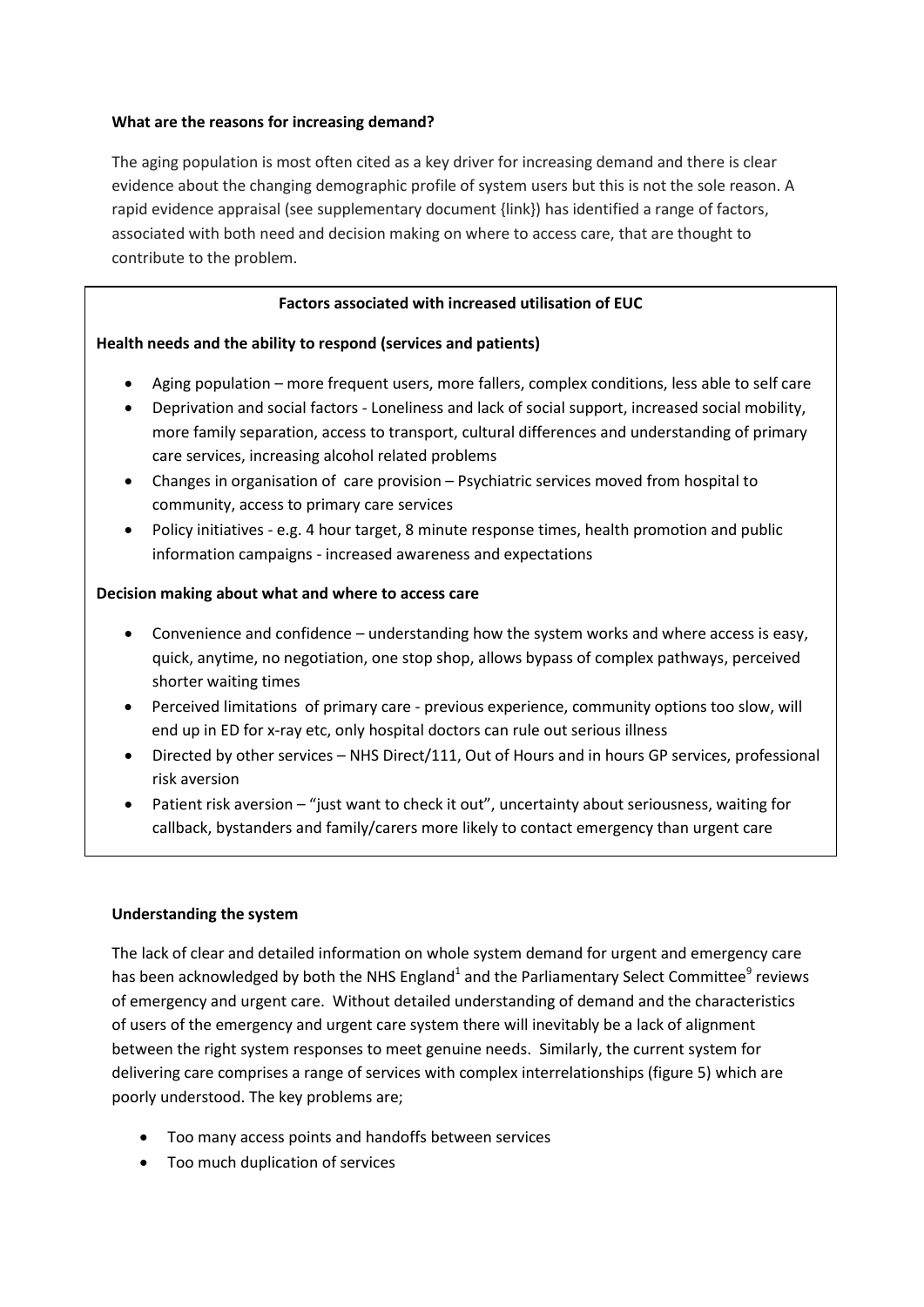- Too few community options
- Too little focus on type of demand
- Fragmented leadership and co-ordination

## Figure 5



## **Key task – Understanding local demand and the current system**

- Assess in detail the characteristics of local demand demographics, case mix, demand for different services, deprivation and the associated factors (social isolation, proximity to services, health problems, lack of transport, living alone)
- Map the current system services, access points, pathways, links, flows and activity across them, pinch points, capacity
- This will need a robust and comprehensive information system to support analysis of the characteristics of demand, activity, flows and pathways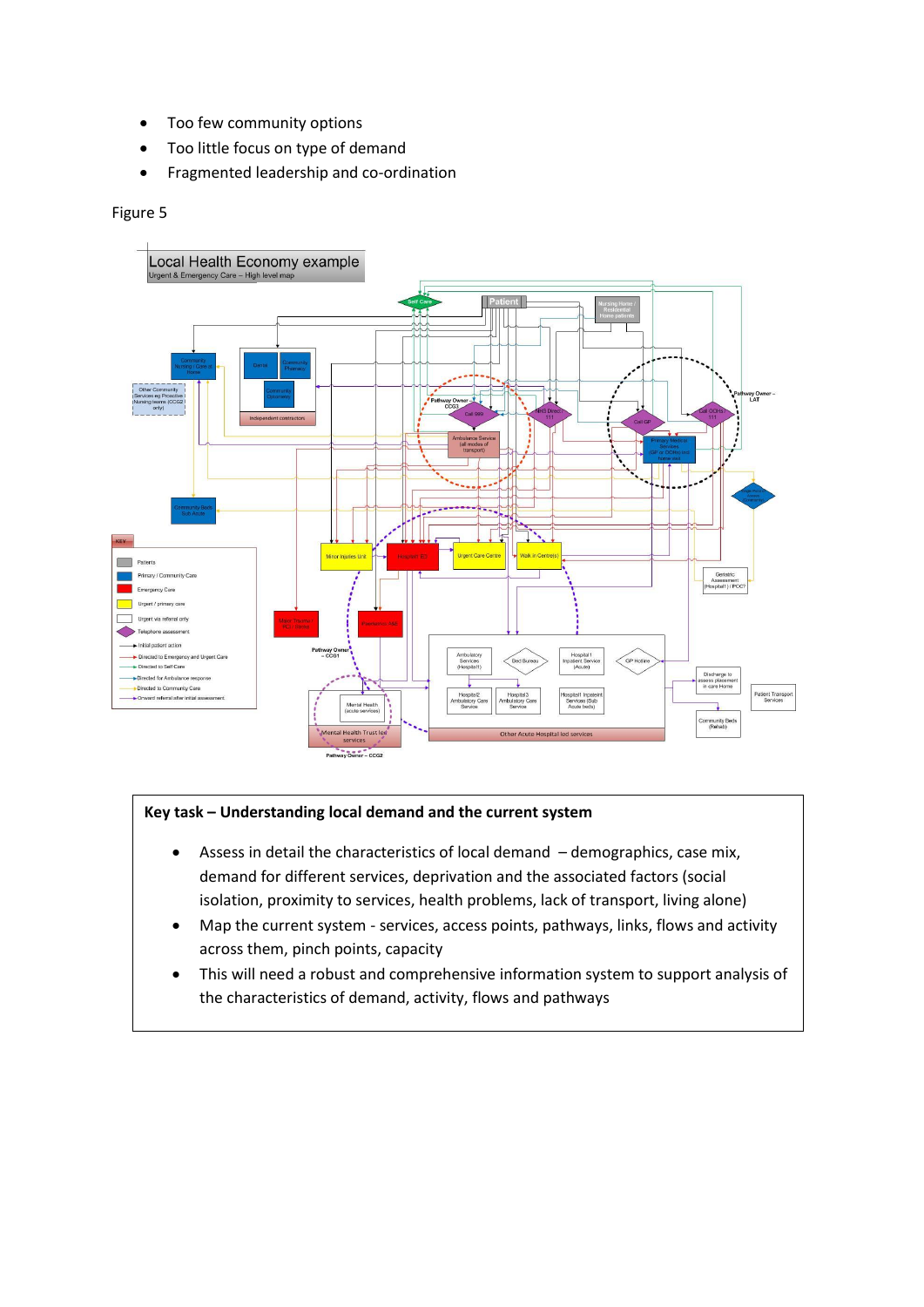# **System re- design and decision making**

## **System Re-design**

A NICE evidence review of health systems identified 6 structures that should be part of any health system $10$ 

- management and leadership
- **•** stewardship and care
- finance
- service improvement and resources
- service design and delivery
- partnerships and connectedness.

More specifically for urgent and emergency care, The Primary Care Foundation has set out some simple key principles for system development which underpin this process $^{11}$ 

**Key principles for Urgent and Emergency Care system development (Primary Care Foundation (2011)**

- Build care around patients not existing services
- Simplify an often complicated and fragmented system
- Ensure urgent care systems work together rather than pulling apart
- Acknowledge prompt care is good care
- Focus on all stages of an effective commissioning cycle (assess, plan, contract, monitor and revise)
- Offer clear leadership across the system while acknowledging the complexity of the system

A more forensic examination of the current system enables a gap analysis to assess the fit between demand and the available system. The key principles of a good system can then be used as a framework for system re-design that is responsive to local demand and the demographic, and socioeconomic profile and health care needs of the system population

A re-designed system can be mapped and modelled in terms of what needs to be provided for a given population; where; when; how; and the interfaces between not just different parts of the NHS but with other sectors such as social care, local authorities and voluntary organisations. By taking a broad, whole system perspective, it can take account of policy initiatives set out in the NHS England review such as "*providing highly responsive urgent care services outside of hospital*" and "*providing better support for people to self car***e**" as well as the wider 7 day NHS agenda when considering system re-design. In particular the principle of better support for people to self care raises issues about system boundaries. Clearly there is relevance for the urgent and emergency care system as it needs to respond to requests for urgent and emergency care and better management at the access stage may increase self care options. It also highlights the importance of considering wider services outside the NHS which, with the right links and collaborative working, may improve efficiency and deliver more equitable and appropriate care.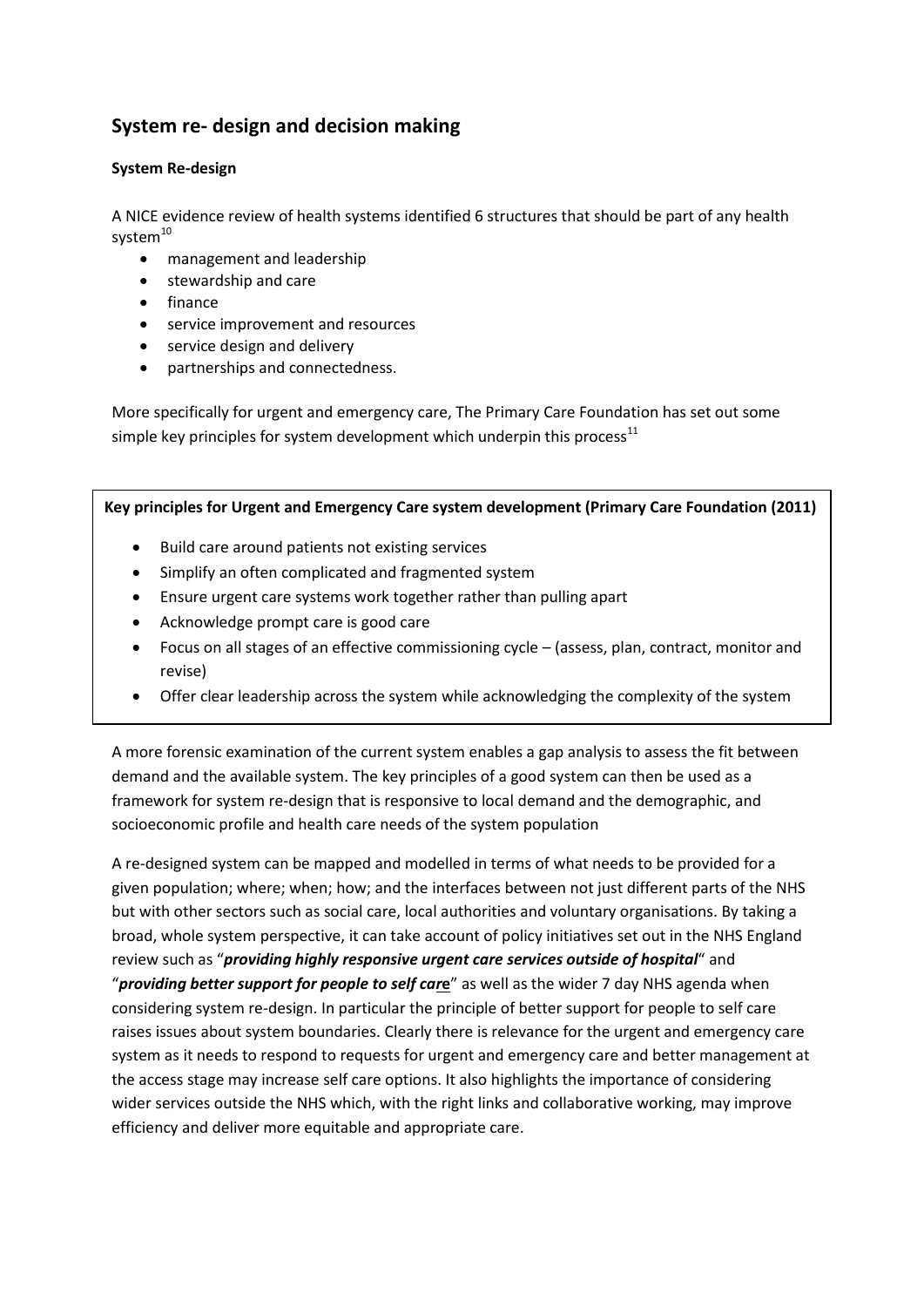For example a Department of Health led initiative encouraging partnerships between health and social care services and the voluntary sector to improve older people's experiences and prevent use of hospital services reported a reduction in emergency bed days across all 29 projects.<sup>12</sup> In an environment of shrinking budgets across all sectors the justification for whole system re-design involving collaborative working to find ways of working smarter and more efficiently while at the same time giving the public what they want and need is all the more compelling.

However, supporting self care also needs to be addressed by the wider NHS as there are strong links with related areas such as management of chronic disease and long term conditions, and end of life care. There will need to be clear boundaries to areas of responsibility if a system is to work effectively.

# **Decision making**

The task of understanding, designing and delivering a coherent and effective local system of urgent and emergency care is a complex and long-term undertaking. It is likely to involve a diverse range of services and stakeholders that span different sectors both within and outside the NHS. A solution has to be found to organise, manage and co-ordinate these activities. Central to the structures of a good system are the mechanisms to manage it<sup>10</sup>. One of the key elements identified in the NHS England review is the need to

# "*connect all urgent and emergency care services together so the overall system becomes more than just the sum of its parts"*

The suggested solution is to develop emergency care networks and there is good reason to support this as a principle. Clinical networks for specific patient groups (cancer, heart disease) that formalise and manage partnershipshave worked successfully in the NHS. Whilst this may be simpler to achieve for single disease groups, there is some evidence that this could be the right way forward. A National Audit Office review suggested that a network approach had potential for driving change in urgent and emergency care,<sup>13</sup> and a review for the Department of Health in 2007 found a small number of examples of well functioning urgent and emergency care networks.<sup>14</sup> The evidence from these reviews suggests some key factors that contribute to network success:

- There needs to clear and agreed network objectives and expected system outcomes
- Membership of network boards should reflect network strategic aims and objectives but should at least include commissioning groups, acute, ambulance and mental health Trusts, NHS Direct (NHS 111), Urgent Care providers, Patient Groups and Social Care.
- Senior level commitment, strong leadership and decision making supported by committed providers and commissioners who are open to change and willing to work co-operatively
- Atwo tiered model works well, with a network board to manage strategic direction, planning, design and system wide issues supported by local groups to implement and deliver agreed network plans and objectives
- Dedicated funding for network management activities and system wide information systems.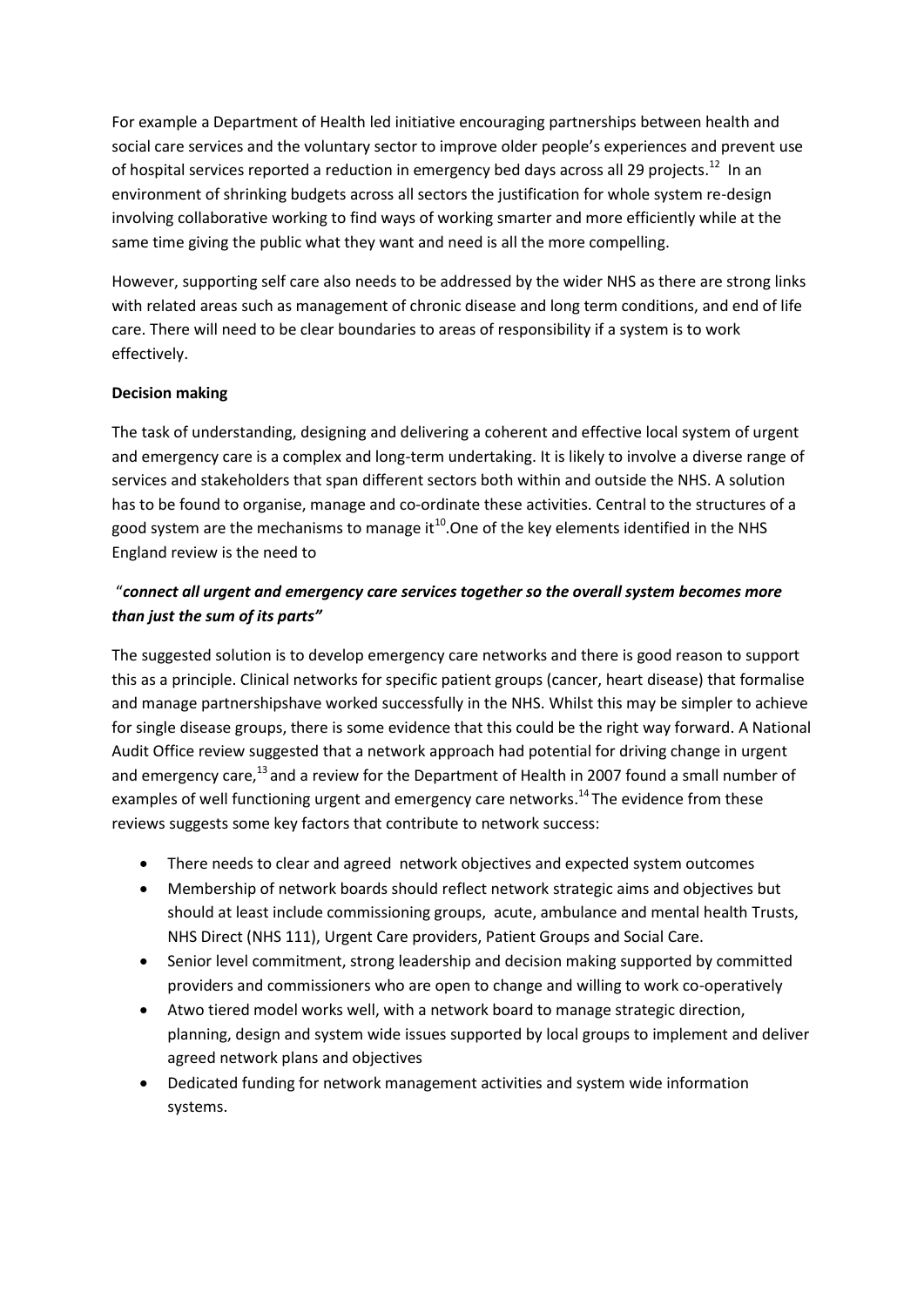The NICE review recognised that health systems are not static but dynamic and evolving. A good network model also involves taking responsibility for the full range of system functions and is not only concerned with defining, planning and implementing a system model but is also concerned with

- managing performance
- evaluating innovations to assess their impact and cost effectiveness
- monitoring demand patterns, system function and performance against intended outcomes
- reviewing and adapting the system to respond to changes in need, inadequate performance or the development of new innovations in services or ways of working

Since the 2007 review the landscape has changed and there have been significant re-organisations within the NHS. More recently Urgent Care Boards have been implemented to manage short term system problems but their role is not well defined, $^9$  there is no evidence on their effectiveness. Ground level opinion suggests that their function is limited as they have not overcome problems such as agreement on membership, ability to effect change, lack of strategic focus and direction and difficulties in engaging organisations and fostering a culture of collaborative working. However the potential of the broader network model is still recognised. The Primary Care Foundation have stated

# *"Urgent and emergency care networks have an important role to play in leading local healthcare systems. Too often they have been seen as talking shops where no real decisions are taken, but if systems choose to give them real executive authority............then they can play a key role in improving care across organisational boundaries."*

The development of strongly led and empowered networks is probably the single most important principle that will underpin the achievement of the long-term objectives for the urgent and emergency care system. The recognition of the key role of networks is to be welcomed, but we would question the NHS England suggestion that emergency care networks should be based on the major trauma network model with responsibility for system delivery resting with Major Emergency Centres for 3 reasons:

- Major Trauma Networks are still relatively new and there is as yet no empirical evidence that they function as intended, have improved system function and performance and therefore are the right model to replicate
- The description by NHS England of an emergency care network rather than an **urgent** and emergency care network omits the far bigger proportion of the population accessing the system by using urgent primary care. This will increase if the ambition to deliver more care out of hospital is achieved.
- Patients with life threatening conditions that need specialist major emergency centre care comprise the smallest proportion of the urgent and emergency care population. Will assigning responsibility for system delivery and performance with the provider who will manage the fewest patients be acceptable to commissioners and other providers in the wider system?

We do not underestimate the difficulties and challenges associated with developing a network model. It will need courage, vision and commitment to drive it forward and overcome the established organisational, professional and leadership boundaries that have thwarted innovation and collaborative working across multiple sectors in the past.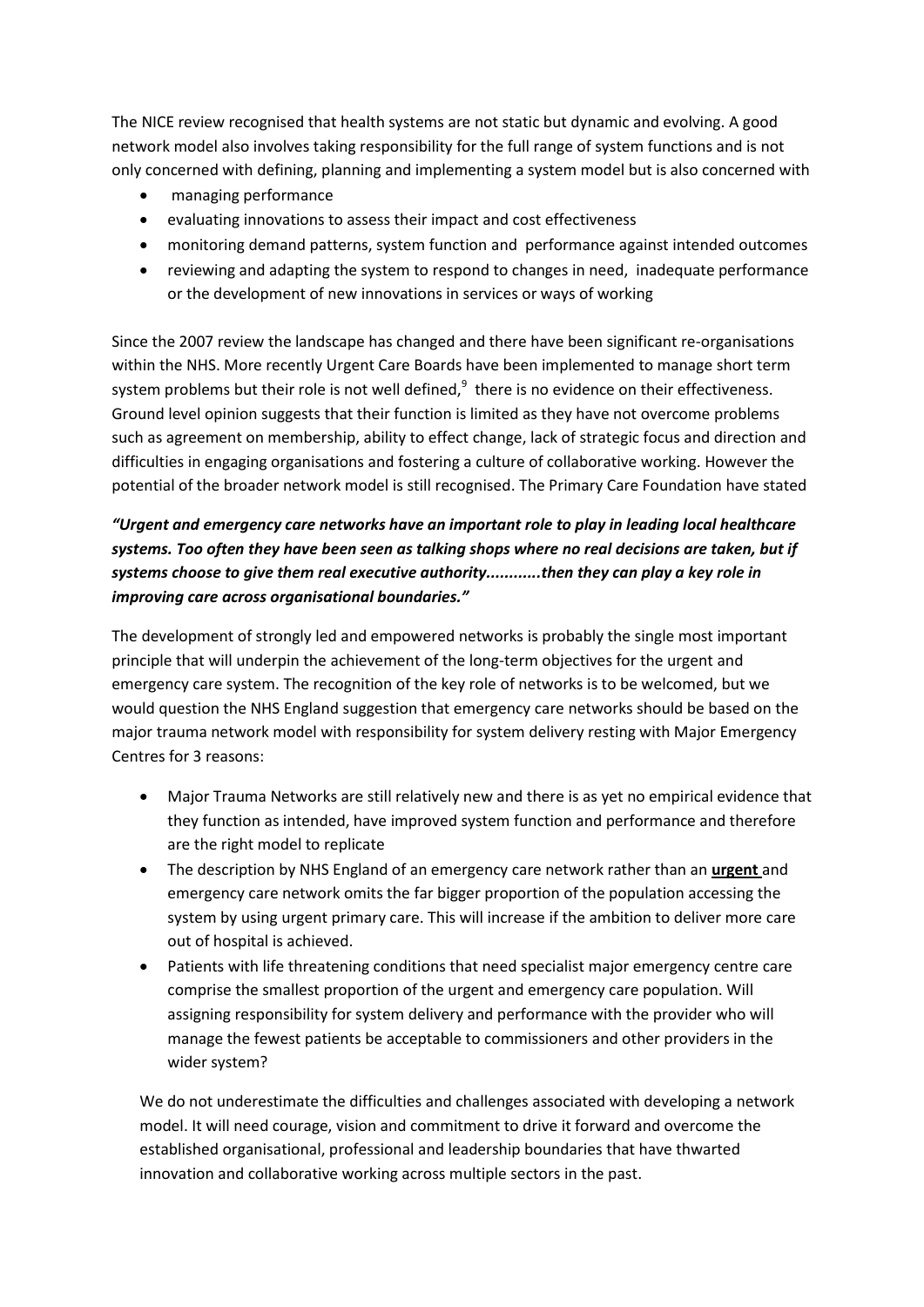Nevertheless, without this approach it is difficult to see how the aspiration whole system solutions can be achieved. The challenge now is to find ways to move forward in a constructive way and tackle the practical issues that are likely to arise.

## **Key tasks – Development of Urgent and Emergency Care Networks**

- Development of a network model for implementation across different systems utilising both theoretical evidence on systems and networks and practical examples where these exist.
- Identifying any current network models and making network development and implementation a core function of any pioneer/demonstration initiatives for urgent and emergency care system development
- Clarify network roles and objectives in relation to strategic direction; day to day delivery; performance monitoring and accountability
- Consider the usefulness of performance targets for individual parts of the system and look at the development of whole system performance metrics;
- Resolve conflicts around the commissioning and provider roles and whether networks only support network functions or also directly commission services
- Develop better understanding and methods of managing system financing. This needs to extend beyond simple tariffs for different parts of the system. Costs and funding decisions will be a critical part of system redesign and the impact of these decisions will need to take a system perspective in terms of where the real benefits of investment or disinvestment in services is realised. A whole system approach raises the question of whether a future solution would be to assign a budget for provision of a **system** rather than services.

# **Access and navigation**

A key task for any good system will be providing mechanisms for people to access the care they need when they need it. The NHS England review recognises this in the proposed element of

### "*helping people with urgent care needs to get the right advice in the right place, first time".*

This means some form of sorting or triage is needed to direct people to the right care. The NHS England view is that NHS 111 will play the key role in this process. NHS 111 has got off to a shaky start and much of the media interest has been around problems associated with getting this service up and running on a national scale. There has been criticism that the service is inappropriately directing people to higher levels of care than they need. An evaluation of 4 pilot sites showed no significant impact on primary care or ED, but did find a 3% increase in ambulance incidents.<sup>15</sup> This equates to 24,000 extra ambulance incidents per 1million NHS 111 calls. There was also an increase in overall system demand.

Despite the rhetoric, disposition rates by NHS 111 have remained stable and there is no indication of a major shift with national roll out $^{16}$ .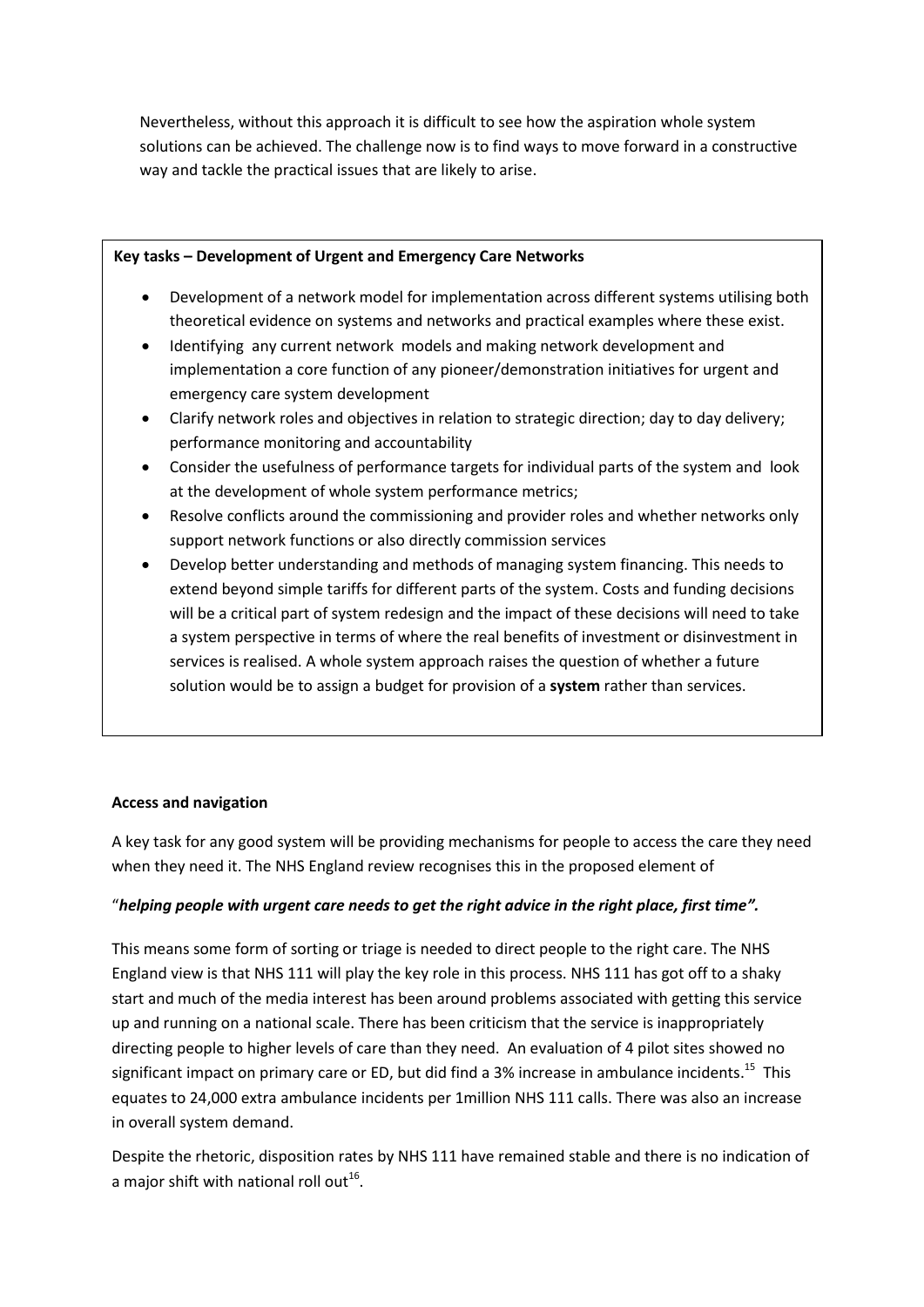However, the on the ground view beginning to emerge from ambulance services is that referrals from NHS 111 are changing their demand profile with a shift towards out of hours and weekends and the increased activity is having an impact on 8 minute response time performance. This should be monitored and looked at more closely for ambulance services and it would be prudent to assess whether similar changes are happening in emergency departments.

It is still early days for NHS 111 but the evaluation of pilot sites provided some encouraging evidence in terms of improving equity in access. There was a high level of awareness of the service in the local populations and those identifying themselves as disabled or having a limiting long term illness were more likely to use NHS 111 than groups in better health, indicating that NHS 111 is reaching some groups of the population with greater needs. However, the problem of older people being less likely to use telephone accessed care persisted. This will need to be considered in any system re-design and other methods of access explored<sup>8</sup>. The pilot site evaluation also provided some insights in to what users think about this service which can inform future service development. <sup>8,17</sup>.

Aspects of the service people liked were:

- Immediate response
- No waiting for call backs
- Ambulance (sometimes)
- Appointments being made

Aspects they didn't like were:

- Waiting for call backs NHS 111 & Out of hours GP services
- Long pathways where they are moved between multiple services
- Questioning  $-$  if they have a specific request
- Services not linked with their information

The plans put forward to enhance the NHS 111 service by NHS England will contribute to improving this service. Early senior clinical involvement should tackle some of the issues around reducing inappropriate referrals to emergency rather than urgent care and providing more self care advice. There is limited evidence that prompt senior clinician (GP) telephone consultation can be an effective way of managing urgent problems out of hospital.<sup>18</sup> However, there are wider issues a network will need to consider in designing a NHS 111 service that is fit for purpose:

 The providers of NHS 111 in the early pilot sites were experienced and established NHS call handling services (ambulance service and NHS Direct). The national rollout saw a range of different providers enter the market, some from outside the NHS. There has been no formal evaluation of how well these different models perform although the NHS England Review<sup>1</sup> has cited some early indications that established providers perform better. There is close alignment with the ambulance service as the other main 24/7 telephone access point and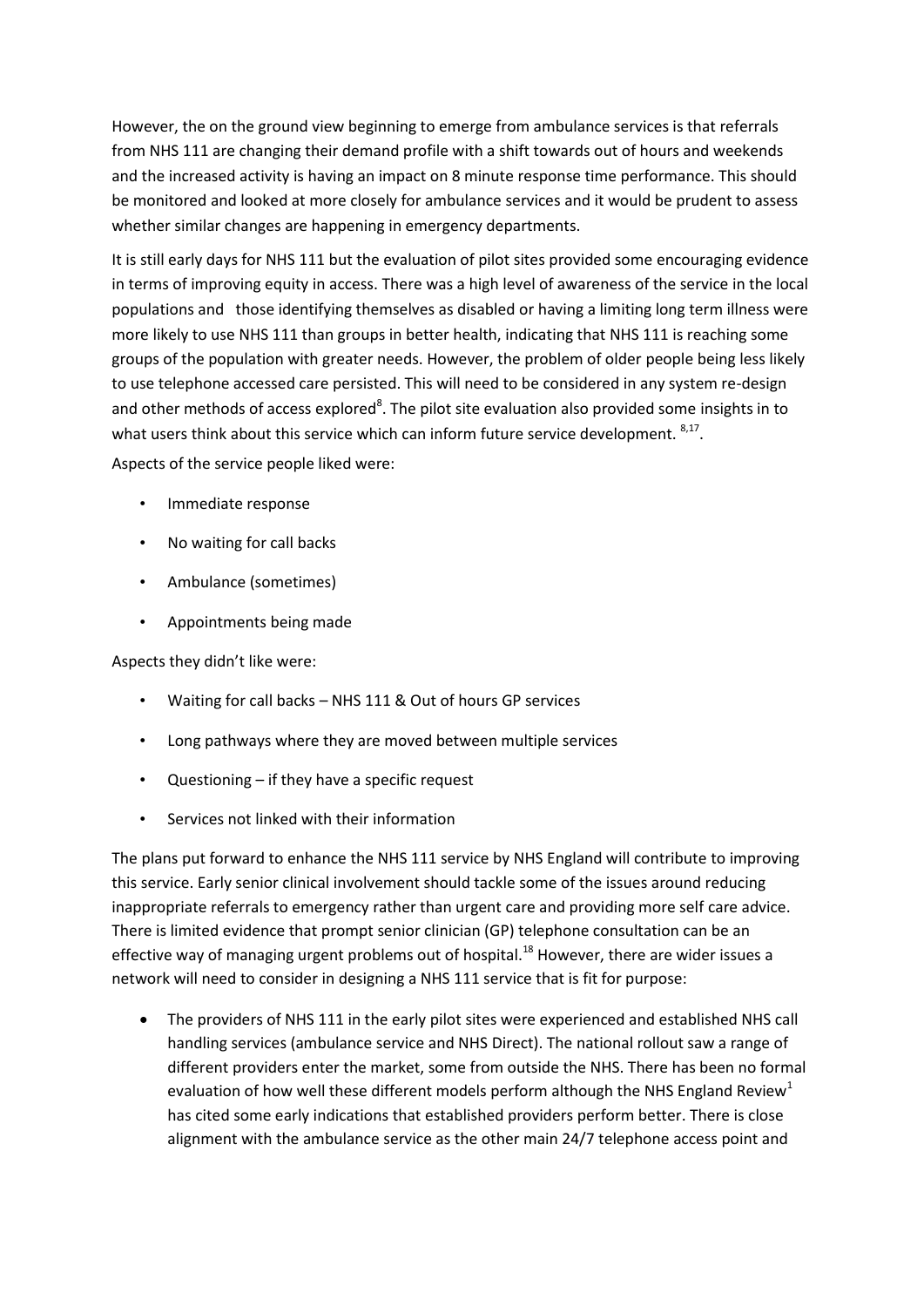calls flowing between the 2 services. From a system perspective it is worth considering whether these services should be integrated and led by the ambulance service

- If waiting times for call backs are to be reduced the senior clinical involvement also needs to be integrated within the 111 system – perhaps by being part of the service rather than outside – so that there are no delays in transferring calls
- NHS 111 is only as good as its links to other services and the electronic Directory of Services (DoS) is a crucial component in effective service delivery. <sup>8</sup> Development of the DoS will need to be closely aligned to system re-design and needs to be constantly updated. This also has implications for the effective management of patients outside hospital.

There are also some wider issues around access and navigation that will need to be considered.

## **Direct access to services**

The NHS England review has acknowledged the fact that there has been a change in the configuration of emergency departments over recent years and proposes a 2 tier system to *ensure people with more serious or life-threatening emergency care needs receive treatment in centres with the right facilities and expertise.* This may better reflect current provision but adds another "choice" in to the system. If people can choose to self- present at urgent care centres, emergency centres and major emergency centres the problem of multiple entry points and the public accessing the "wrong" service, either because of confusion or because of factors such as convenience, will persist. A "phone before you go" system, such as that operating in Denmark, could be considered to mitigate this.

If the public can still walk in to any service, EDs in particular will still then be accessed by people with urgent rather than emergency problems and urgent care centres may be accessed by people with emergencies. An alternative could be combined urgent and emergency care centres that cater for all attendees. Patients are streamed to different parts of the centre on arrival and no condition is deemed inappropriate for treatment, advice or re-direction. It is a model that has worked well in the Netherlands<sup>19</sup> and there are examples of these in England. Some robust evaluation of current models to see if they can have an impact on improving care delivery should be conducted before this option is rejected in favour of an alternative that is unproven.

At a broader level navigation will require sensitive and robust triage tools, not just at the initial telephone call stage, but at other points in the system where decisions are made about what care is needed. This includes paramedic decisions on where to take people -major emergency centre, emergency centre, or urgent care centre? However there is good evidence that, with the exception of very specific clinical conditions such as stroke, this is currently not the case.<sup>20</sup> Any system redesign that will require good triage decisions to ensure effective navigation around the system will need to consider developing robust tools to support these processes.

### **Media campaigns**

It has been suggested that more information and publicity campaigns to help people choose the right service or provide information to promote self care could be beneficial. However the evidence suggests that, with the exception of very specific conditions, these campaigns alone do not change the way people access services.<sup>20,21</sup>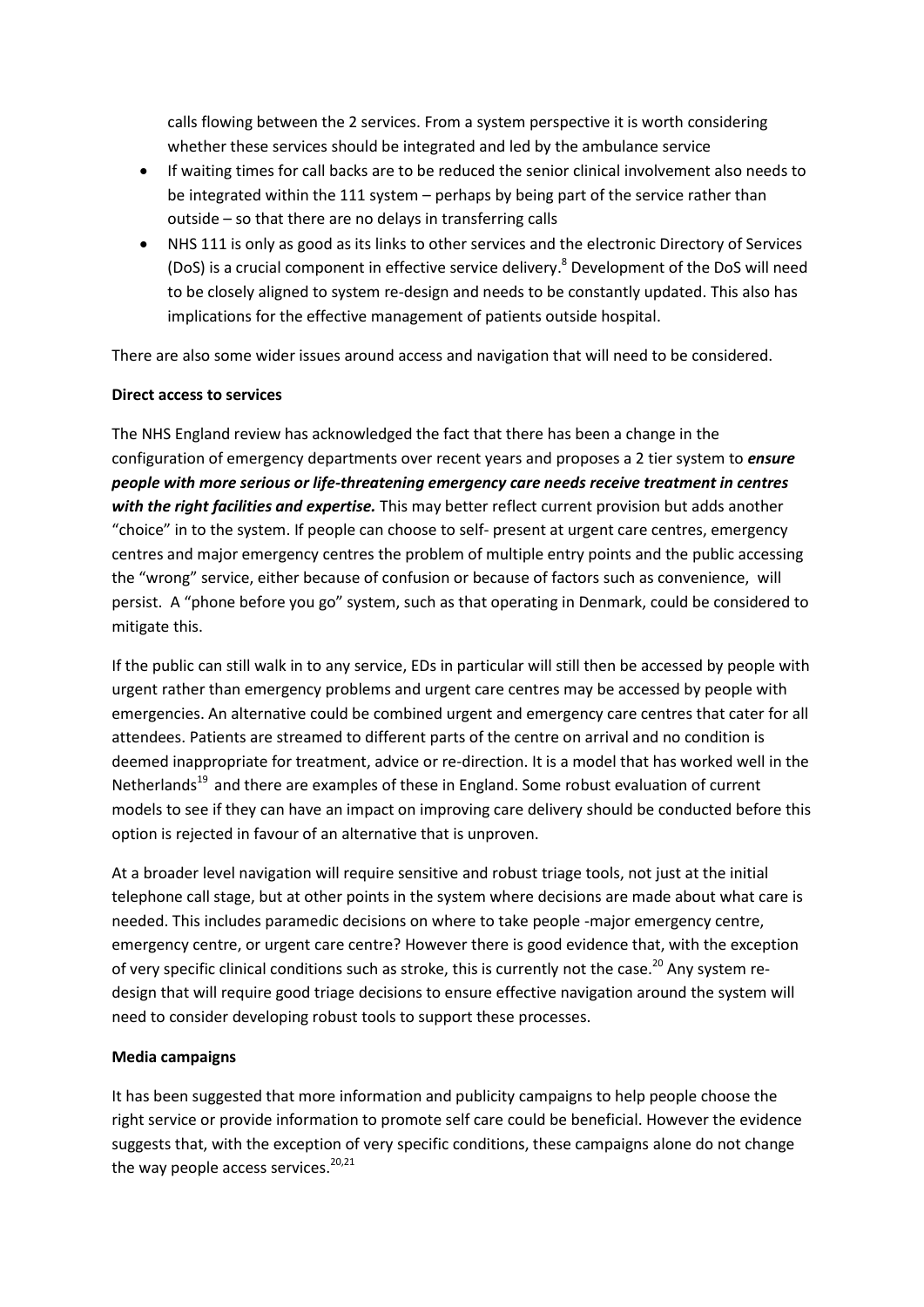The "choose well" campaign to inform the public about where to access urgent care has been running for several years but there appears to have been no formal evaluation of whether it has had any impact on the choices people make. A NICE review of health behaviour change concluded that media campaigns alone are not enough change behaviour. <sup>22</sup> Attempts to educate the public in making the right choice about where to access urgent care will need to be supported by better understanding of the rationale behind their choices and building a system that delivers care that also takes account of the "human" factors such as confidence, convenience and providing a good experience that will influence their future choices.

## **Workforce and capacity**

Any health system re-design will need to consider the implications around the workforce needed to deliver a plan. The NHS workforce, as a whole, is under considerable pressure with existing or predicted shortages in many professional groups.<sup>23,24,25</sup> In the wider sense it will impact on the development of collaborative partnerships with services and specialities outside the immediate system but which will be crucial to improving care pathways. For example, there is some evidence that early assessment of frail elderly patients by geriatricians in the ED can improve care<sup>26</sup> but further development will depend on sufficient speciality capacity. The move to 7 day working will also have an impact. More specifically, there are significant challenges system re-design in 3 key areas:

## **Emergency medicine**

A comprehensive assessment by the College of Emergency Medicine of the speciality paints a bleak picture.<sup>25</sup> The 249 type I (major) Emergency Departments in the UK are staffed by 1400 consultants, 1000 staff and associate specialist doctors and 1200 trainees in emergency medicine. However, over the last three years, there has been a vacancy rate in applications to EM specialist training posts of over 50%. Surveys suggest that the majority of trainees enjoy their training time in the ED but that reducing numbers of them want to pursue a career in the specialty. They cite poor working conditions, a harsh work-life balance, a target-driven culture and the lack of 24-hour support for the ED as barriers to a long-term career choice in EM. A two tier system may exacerbate this problem – would EM specialists want to work anywhere other than a major centre? An emergency centre would need to be configured in a way that makes it an attractive place to work for professionals.

### **Ambulance Service**

# A key element of the NHS England review is

# *"Providing highly responsive urgent care services outside of hospital"*

One of the main ways of achieving this is recognition that ambulance services are well placed to provide this care. "Treat and leave" is already an option across ambulance services in England but there is substantial variation in conveyance rates which needs further investigation. There is also good evidence that the ambulance service can manage people at home using advanced practitioners and that patients like it.<sup>27</sup> There is scope to continue to increase specialist paramedic roles, however, if the vision of more paramedic care in the community is to be realised, the right skills need to be extended to the wider paramedic workforce.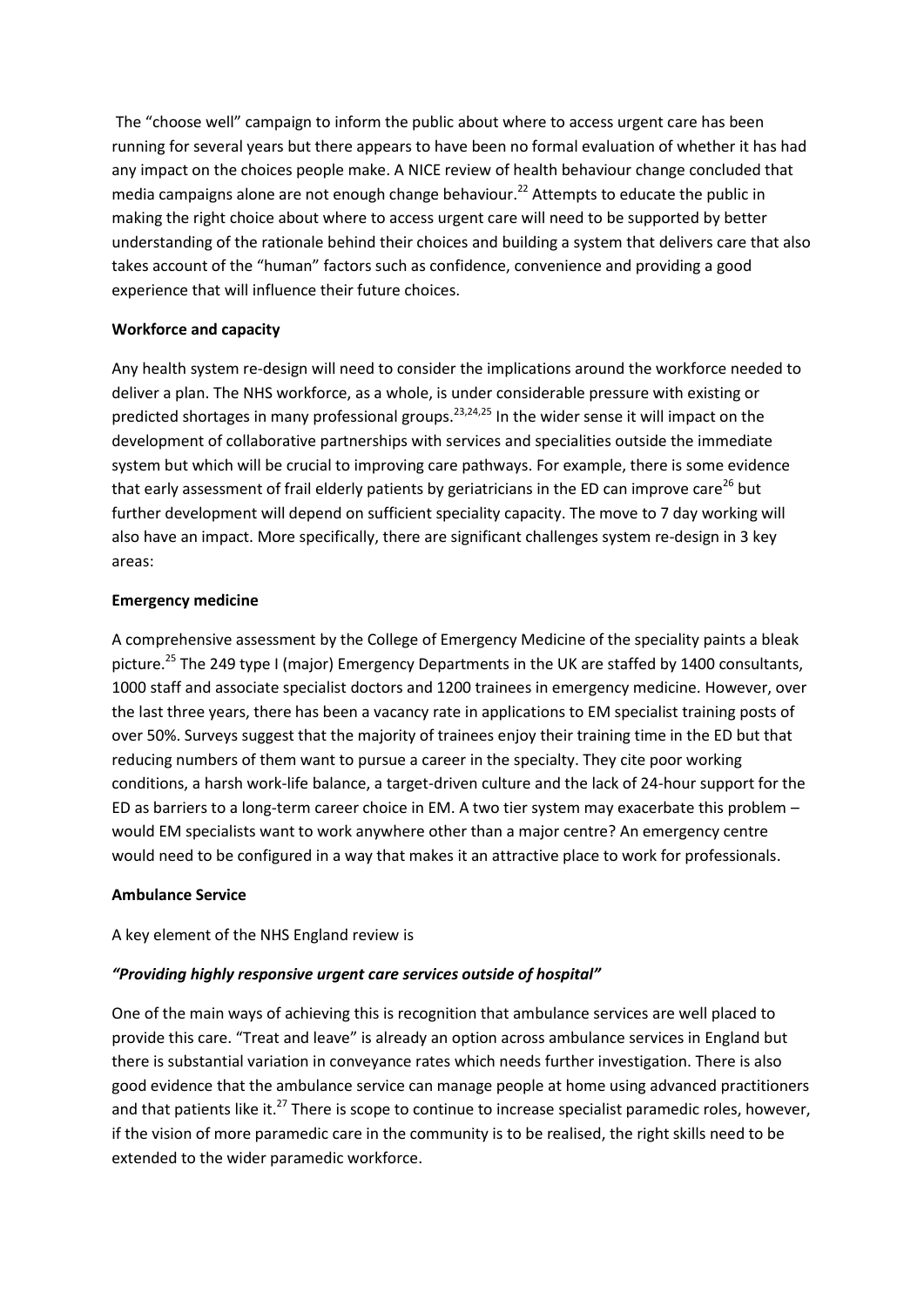Historically the emphasis for paramedic training has been on life-threatening emergencies but today these cases comprise only 10% of workload.<sup>28</sup> Treating and leaving more people at home or managing them in the community needs better clinical decision making skills and access to services. New research on patient safety and decision making for ambulance staff has identified some key issues that will need to be addressed if this is to be taken forward.<sup>29</sup>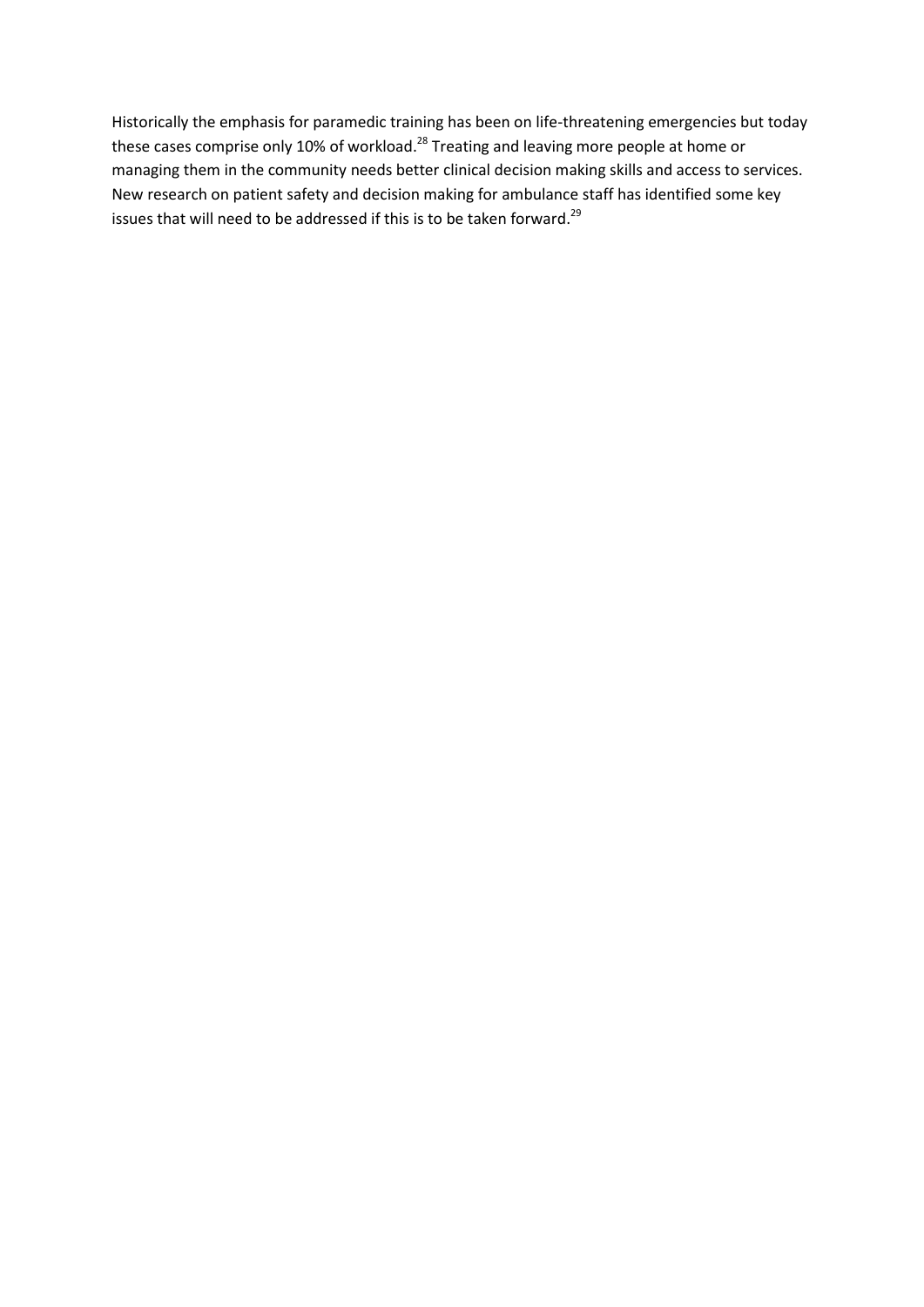## **Key tasks for development of ambulance services as out of hospital providers**

- Leaving people at home carries risk paramedics need to be confident in their decisions or they will continue to transport to hospital to mitigate this risk. Confidence is dependent on
	- $\ddot{\phantom{1}}$  Good training to equip them with the skills they need to make sound decisions
	- $\ddot{\phantom{1}}$  Availability of services so the the right referrals can be made, when they are needed and there is certainty that another professional will take over where appropriate
- Reconsider the 8 minute category A response time target which forces ambulance services to organise their services to meet the needs of the few.<sup>8</sup> Resultant operational pressures can have a detrimental effect , for example paramedics may need to stay longer on scene to assess and refer, but be under pressure to become available for another call
- Funding developing the workforce will need substantial investment and changing working practices will have cost implications. Networks will need to consider how ambulance services are paid for and where additional ambulance investment will produce cost-savings elsewhere in the system

# **Primary Care**

Providing more care out of hospital, including more senior clinician involvement in telephone access, will increase pressure on primary and community care. There is already a shortage of GPs<sup>30</sup> and current research on avoidable emergency admissions is showing that attracting GPs to work out of hours is difficult.<sup>31</sup> System re-design will need to carefully model the system needs, the likely impact of 7 day GP surgery opening on demand for out of hours urgent care and the whole system shifts in resource allocation needed to support out of hospital care.

# **Capacity**

Along with workforce system re-design will need to consider both current capacity and estimate where this may need to change in a new model. Current experience can inform this activity. One of the key factors that impacts directly on ED performance is exit block, that is the inability to discharge a patient from the department due to lack of access to a hospital bed or suitable community services. There is evidence that declining acute trust bed capacity and the inability of hospitals to discharge patients for lack of social support at home is a key factor in creating crowded emergency departments<sup>32</sup> and that this can lead to adverse clinical outcome for patients. <sup>33,34</sup> In the NHS, the number of acute hospital beds has decreased by a third in the last 25 years whilst bed occupancy rates have increased to nearly 88% in 2012. The Australasian College of Emergency Medicine<sup>35</sup> highlighted hospital bed capacity as being a key factor in access block and called for bed occupancy to fall to below 85%. They also highlight that solutions to overcrowding lie within the system and only marginal gains are made by reducing the number of primary care patients accessing emergency departments due to their low complexity. They recognised that collaboration with community players and a network approach is the key to finding solutions to these problems.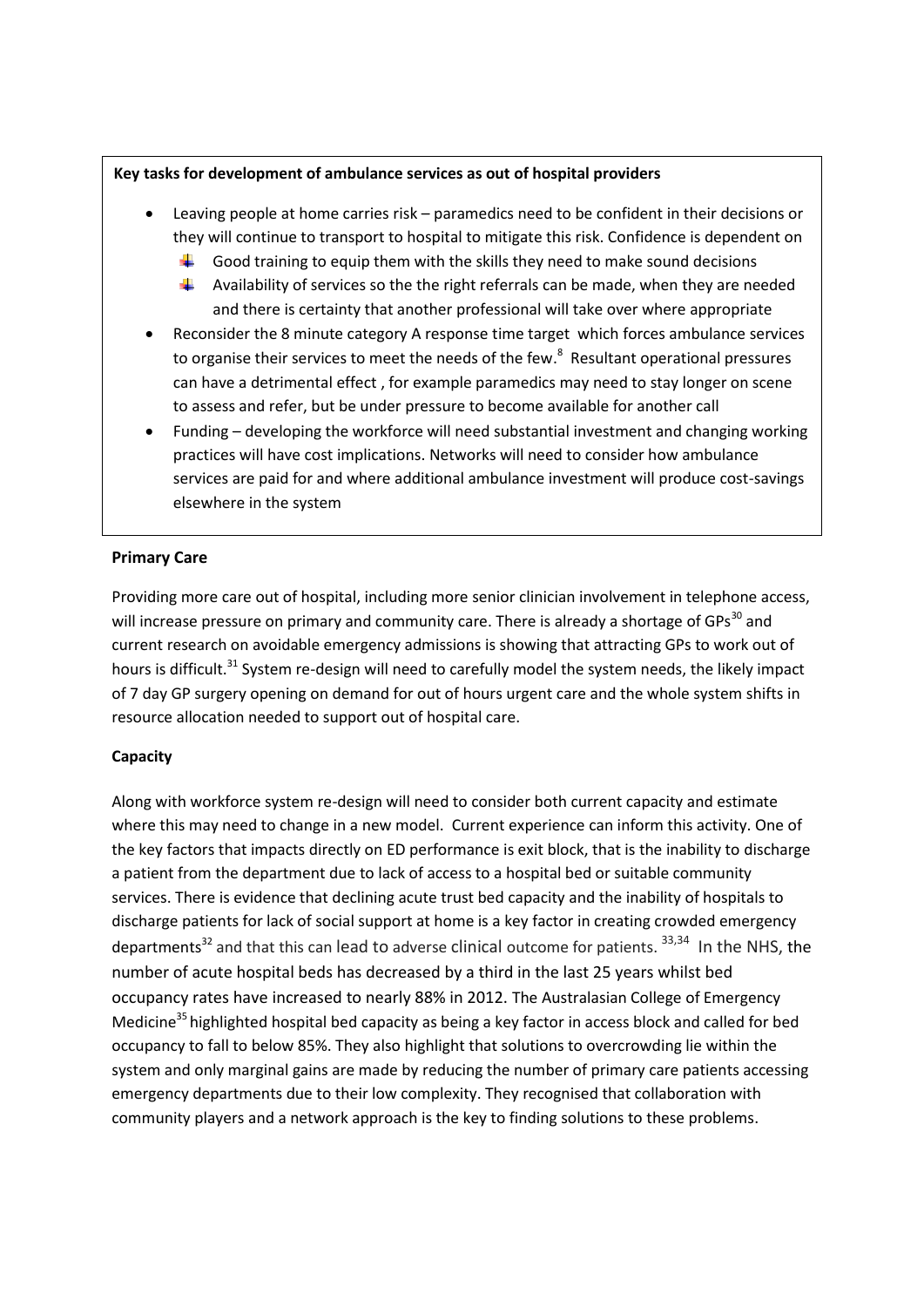Finally, it is worth remembering experience has shown that attempts to make access easier (walk in centres<sup>3</sup>, NHS Direct<sup>36</sup>, NHS 111<sup>8</sup>) increases expectations and consequently increases demand. This will need to be considered in assessing whole system demand.

# References

- 1. NHS England. High quality care for all, now and for future generations: Transforming urgent and emergency care services in England - Urgent and Emergency Care Review End of Phase 1 Report. 2013.Gateway Reference 00691-00694. [http://www.nhs.uk/NHSEngland/keogh](http://www.nhs.uk/NHSEngland/keogh-review/Documents/UECR.Ph1Report.FV.pdf)[review/Documents/UECR.Ph1Report.FV.pdf](http://www.nhs.uk/NHSEngland/keogh-review/Documents/UECR.Ph1Report.FV.pdf)
- 2. Nicholl J, Mason S. Return of the "corridors of shame?". *BMJ* 2013;346:f4343. <http://www.bmj.com/content/347/bmj.f4343>
- 3. Arain M, Campbell M, Nicholl J. Impact of a GP led walk-in centre on NHS Emergency Departments. *Emerg Med J 2014;* doi:10.1136/emermed-2013-202410. <http://emj.bmj.com/content/early/2014/01/09/emermed-2013-202410.abstract>
- 4. Lowthian JA, Jolley D, Curtis AJ, et al. The challenges of population ageing: accelerating demand for emergency ambulance services by older patients, 1995 to 2015. *Med J Aust*  2011; 194: 574-578[. https://www.mja.com.au/journal/2011/194/11/challenges-population](https://www.mja.com.au/journal/2011/194/11/challenges-population-ageing-accelerating-demand-emergency-ambulance-services)[ageing-accelerating-demand-emergency-ambulance-services](https://www.mja.com.au/journal/2011/194/11/challenges-population-ageing-accelerating-demand-emergency-ambulance-services)
- 5. Lowthian JA, Curtis AJ, Damien J Jolley, et al. Demand at the emergency department front door: 10-year trends in presentations. *Med J Aust* 2012; 196(2): 128-132. [https://www.mja.com.au/journal/2012/196/2/demand-emergency-department-front-door-](https://www.mja.com.au/journal/2012/196/2/demand-emergency-department-front-door-10-year-trends-presentations)[10-year-trends-presentations](https://www.mja.com.au/journal/2012/196/2/demand-emergency-department-front-door-10-year-trends-presentations)
- 6. Lowthian JA, Curtis AJ, Cameron P, et al. Systematic review of trends in emergency department attendances: an Australian perspective. Emerg Med J 2011; 28:373e377.doi:10.1136/emj.2010.099226. [http://emj.bmj.com/content/28/5/373.full.pdf+html?sid=d44fee48-0be0-42d2-b604-](http://emj.bmj.com/content/28/5/373.full.pdf+html?sid=d44fee48-0be0-42d2-b604-762cf0565ca1) [762cf0565ca1](http://emj.bmj.com/content/28/5/373.full.pdf+html?sid=d44fee48-0be0-42d2-b604-762cf0565ca1)
- 7. Knowles E, O'Cathain A, Nicholl J. Patients experiences and views of an emergency and urgent care system. Health Expectations 2012; 15(1): 78-86. doi: 10.1111/j.1369- 7625.2010.00659.x
- 8. J Turner, A O'Cathain, E Knowles, J Nicholl, J Tosh, F Sampson, P Coleman, J Coster. Evaluation of NHS 111 Pilot sites. Final Report to the Department of Health. Medical Care Research Unit, University of Sheffield, 2012.

[http://www.shef.ac.uk/polopoly\\_fs/1.227404!/file/NHS\\_111\\_final\\_report\\_August\\_2012.pdf](http://www.shef.ac.uk/polopoly_fs/1.227404!/file/NHS_111_final_report_August_2012.pdf)

9. House of Commons Health Committee. Urgent and Emergency Services. 2013. London: The Stationary Office LTD.

<http://www.publications.parliament.uk/pa/cm201314/cmselect/cmhealth/171/171.pdf>

10. C. Swann, C. Carmona, M. Ryan, M. Raynor, E. Barış, S. Dunsdon *et al.* Health systems and healthrelated behaviour change: a review of primary and secondary evidence. Centre for Public Health Excellence, National Institute for Health and Clinical Excellence, London, UK (2010).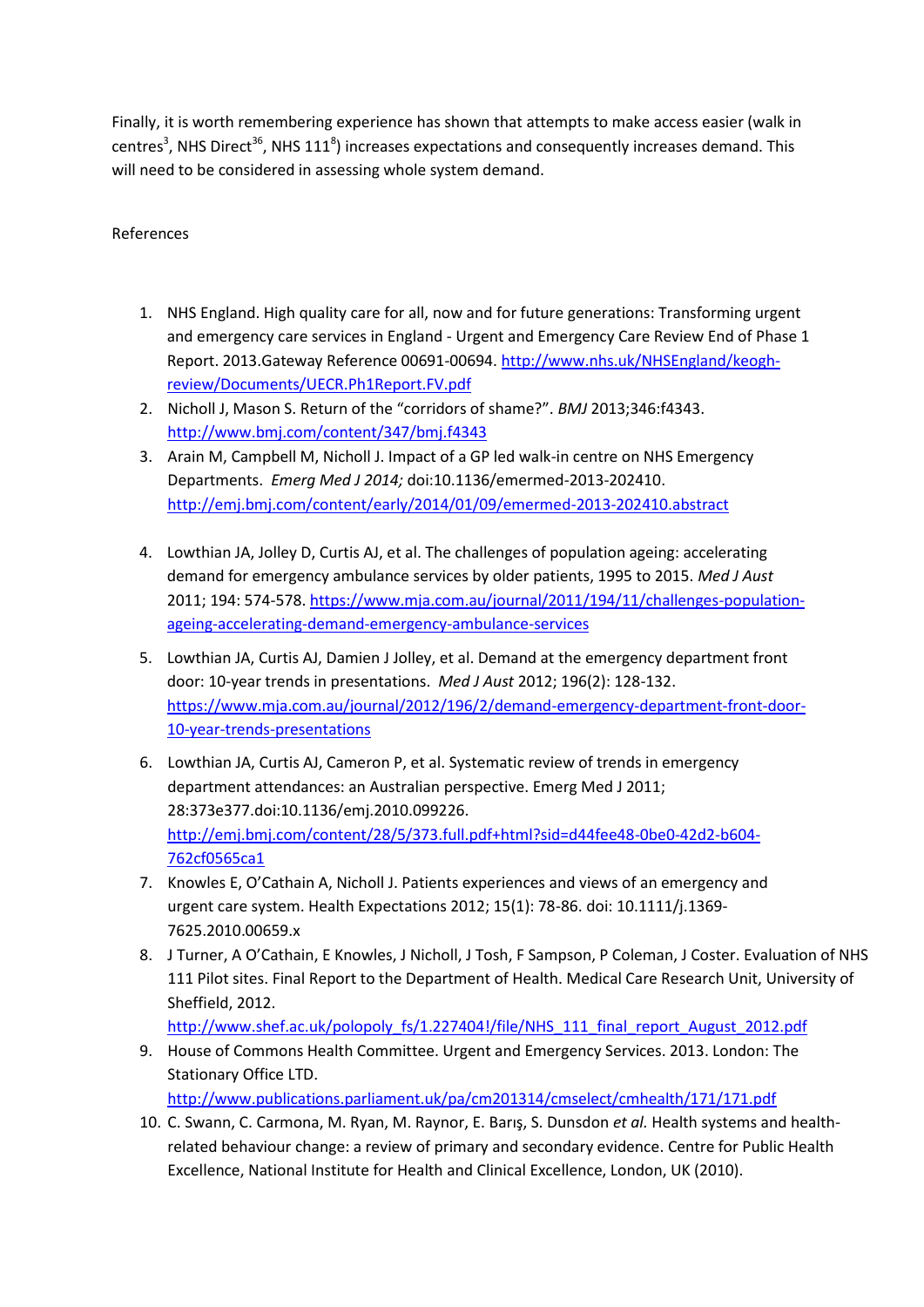[http://www.nice.org.uk/media/0E6/62/SpecialReportHealthSystemsAndHealthRelatedBehaviourCha](http://www.nice.org.uk/media/0E6/62/SpecialReportHealthSystemsAndHealthRelatedBehaviourChange.pdf) [nge.pdf](http://www.nice.org.uk/media/0E6/62/SpecialReportHealthSystemsAndHealthRelatedBehaviourChange.pdf)

11. Carson D, Clay H, Stern R. Breaking the mould without breaking the system. Primary Care Foundation 2011.

[http://www.primarycarefoundation.co.uk/images/PrimaryCareFoundation/Downloading\\_Reports/Re](http://www.primarycarefoundation.co.uk/images/PrimaryCareFoundation/Downloading_Reports/Reports_and_Articles/Urgent_Care_Commissioning/Breaking_the_Mould_RELEASE.pdf) [ports\\_and\\_Articles/Urgent\\_Care\\_Commissioning/Breaking\\_the\\_Mould\\_RELEASE.pdf](http://www.primarycarefoundation.co.uk/images/PrimaryCareFoundation/Downloading_Reports/Reports_and_Articles/Urgent_Care_Commissioning/Breaking_the_Mould_RELEASE.pdf)

- 12. Windle K, Wagland R, Forder J, D'Amico F, Janssen J, Wistow G (2009). *National Evaluation of Partnerships for Older People Projects: Final Report*. PSSRU Discussion Paper 2700, University of Kent.
- 13. National Audit Office. Improving Emergency Care in England. Report by the comptroller and auditor general HC 1075 Session 2003-2004, 2004. [http://www.nao.org.uk/report/department-of-health-improving-emergency-care-in](http://www.nao.org.uk/report/department-of-health-improving-emergency-care-in-england/)[england/](http://www.nao.org.uk/report/department-of-health-improving-emergency-care-in-england/)
- 14. Turner J, Nicholl J, O'Cathain A. A preliminary study of Emergency and Urgent Care Networks. Report to Department of Urgent Care Strategy Team. Medical Care Research Unit, University of Sheffield. March 2007. [http://www.shef.ac.uk/polopoly\\_fs/1.44096!/file/MCRU-emcarenet-2007.pdf](http://www.shef.ac.uk/polopoly_fs/1.44096!/file/MCRU-emcarenet-2007.pdf)
- 15. Turner J, O'Cathain A, Knowles E, Nicholl J. Impact of the urgent care telephone service NHS 111 pilot sites: a controlled before and after study. BMJ Open 2013;3:e003451.doi:10.1136/bmjopen-2013-003451
- 16. <http://www.england.nhs.uk/statistics/category/statistics/nhs-111-statistics/>
- *17.* O'Cathain A, Knowles E, Turner J, Nicholl J. Acceptability of NHS 111 the telephone service for urgent health care: cross sectional postal survey of users' views. *Family Practice* 2013 doi: 10.1093/fampra/cmt078
- 18. Campbell, J. L., Britten, N., Green, C., Holt, T. A., Lattimer, V., et al. The effectiveness and cost-effectiveness of telephone triage of patients requesting same day consultations in general practice: study protocol for a cluster randomised controlled trial comparing nurseled and GP-led management systems (ESTEEM). *Trials* 14.1 (2013): 1-19. <http://www.trialsjournal.com/content/14/1/4>
- 19. W. A. M. H. Thijssen, M. Wijnen-van Houts, J. Koetsenruijter, P. Giesen, and M. Wensing, "The Impact on Emergency Department Utilization and Patient Flows after Integrating with a General Practitioner Cooperative: An Observational Study," *Emergency Medicine International*, vol. 2013, Article ID 364659, 8 pages, 2013. doi:10.1155/2013/364659. <http://www.hindawi.com/journals/emi/2013/364659/cta/>
- 20. Turner J. Building the evidence base in pre-hospital emergency and urgent care: A review of research evidence and priorities for future research. Department of Health, 2010. [http://www.dh.gov.uk/en/Publicationsandstatistics/Publications/PublicationsPolicyAndGuid](http://www.dh.gov.uk/en/Publicationsandstatistics/Publications/PublicationsPolicyAndGuidance/DH_117194) [ance/DH\\_117194](http://www.dh.gov.uk/en/Publicationsandstatistics/Publications/PublicationsPolicyAndGuidance/DH_117194)
- 21. Kainth, A., Hewitt, A., Sowden, Aet al (2004). Systematic review of interventions to reduce delay in patients with suspected heart attack. *Emergency Medicine Journal*;21(4):506-508. <http://emj.bmj.com/content/21/4/506.full>
- 22. NICE (2007) Behaviour change at population, community and individual levels: NICE public health guidance no. 6. London: National Institute for Health and Clinical Excellence. [www.nice.org.uk/nicemedia/pdf/PH006guidance.pdf](http://www.nice.org.uk/nicemedia/pdf/PH006guidance.pdf)